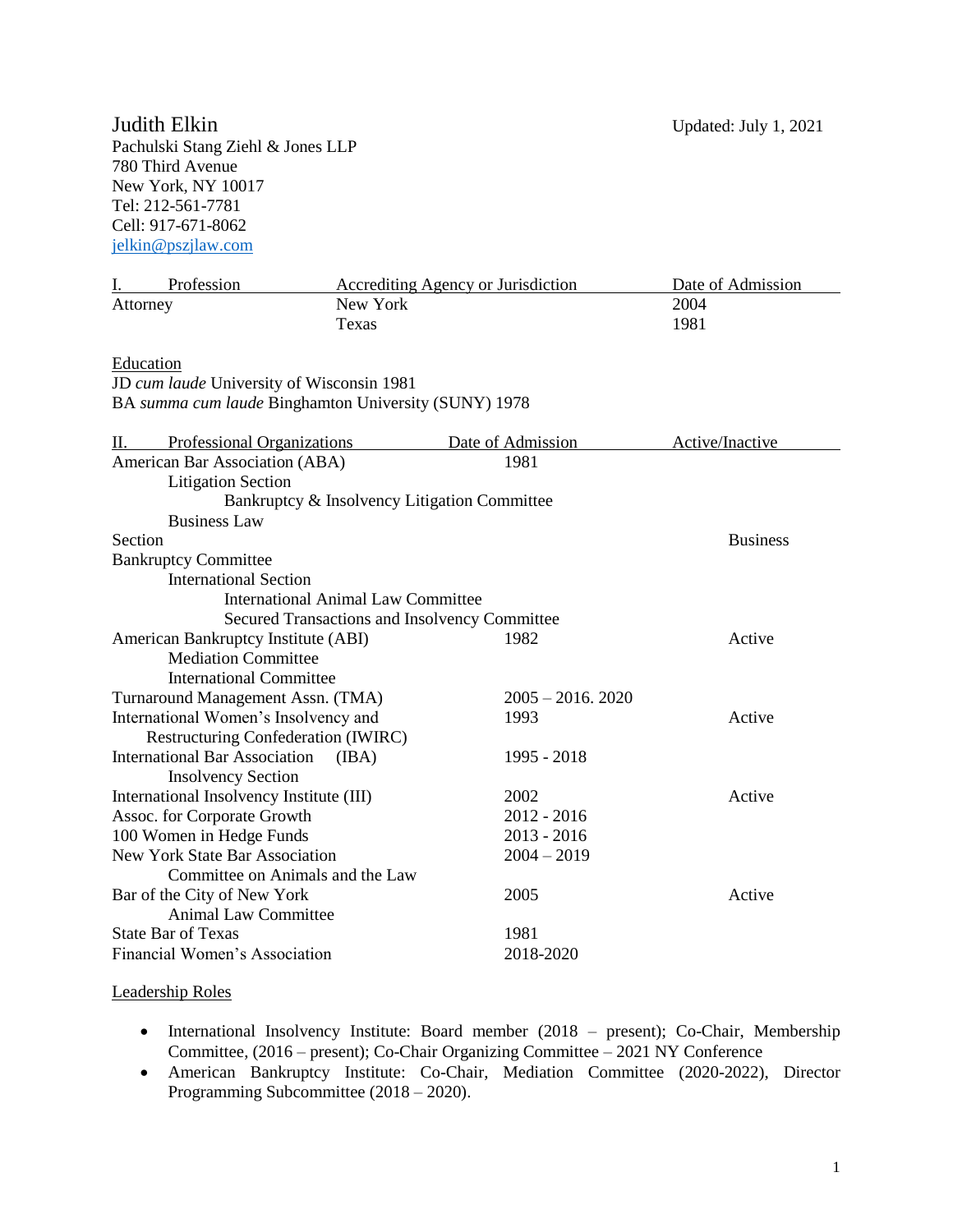- International Bar Association: Co-Chair, Insolvency Section (2011-2012); Vice-Chair, (2009- 2010); Co-Chair of Creditors' Rights Committee (2007-2008)
- International Women's Insolvency and Restructuring Confederation (IWIRC): Chair (2010-2012), Vice-Chair (2006-2010), Secretary/Treasurer (2002-2006), Executive Committee Member, Founding Member of the organization; Member, New York Network and Founding Member, Dallas Network
- American Bar Association: Litigation Section, Co-Chair Bankruptcy and Insolvency Litigation Committee (1997-2001)
- American Bar Association: Business Law Section, Co-Chair Business Bankruptcy Committee, Legislation and Cross-Border Committee (mid 1990's)
- American Bar Association: International Section, Co-Chair Secured Transactions and Insolvency Committee (2015-2016), Vice Chair (2013-2015); member, April 2014 Spring Meeting planning committee

### III. General Professional Experience

I have 40 years of experience representing debtors, creditors, creditors' committees, lenders, trustees, acquirors and other parties in interest in reorganization proceedings and out of court restructurings in the U.S. and internationally. I am also a bankruptcy litigator, with experience through trial and appeal, of major issues in restructuring cases including, fraudulent transfer and lender liability litigation. I have extensive industry experience in oil and gas, coal, healthcare, retail, telecom, manufacturing and aviation. I speak frequently on insolvency issues both in the U.S. and internationally. I have represented foreign insolvency administrators in chapter 15 cases in the U.S., and U.S. clients in international insolvency proceedings.

My approach to mediation has been honed by these experiences. Whether as a creditor or prospective debtor, navigating the complexities of insolvency can be both challenging and stressful. I provide my clients with creative advice on restructurings and insolvencies in the U.S. and around the world, and I view mediation as the most practical and efficient way to resolve disputes.

#### IV. General Pertinent Experience

#### Mediation

#### As Mediator (selected matters)

*Lehman Brothers Holdings Inc*.: selected as one of a dozen official mediators; mediation of numerous mortgage indemnification claims

*Firestar Diamond, Inc.:* mediation of several disputes between chapter 11/post-confirmation trust trustee and major creditor and trustee and certain potential multi-million dollar litigation targets

#### As Participant (selected matters)

*SemGroup*: Represented senior secured lender and trading counterparty in court-ordered mediation of issues relating to lien priorities between senior secured lenders and oil and gas producers.

*Adelphia Communications*: Represented senior secured lender and agent bank in court-ordered mediation of plan issues and in court-ordered mediation of billion dollar lender liability litigation brought by Unsecured Creditors' Committee and, post-confirmation, by the Adelphia Recovery Trust.

*Southmark*: Represented defendant in mediation of disgorgement and malpractice litigation brought against major accounting firm by post-confirmation trustee.

*PPMC*: Represented senior lender in court-ordered mediation over wireless licenses with FCC.

*Tailored Brand (Men's Wearhouse)*: Represented Creditors' Committee in mediation of negotiated plan with the secured lenders and the debtors.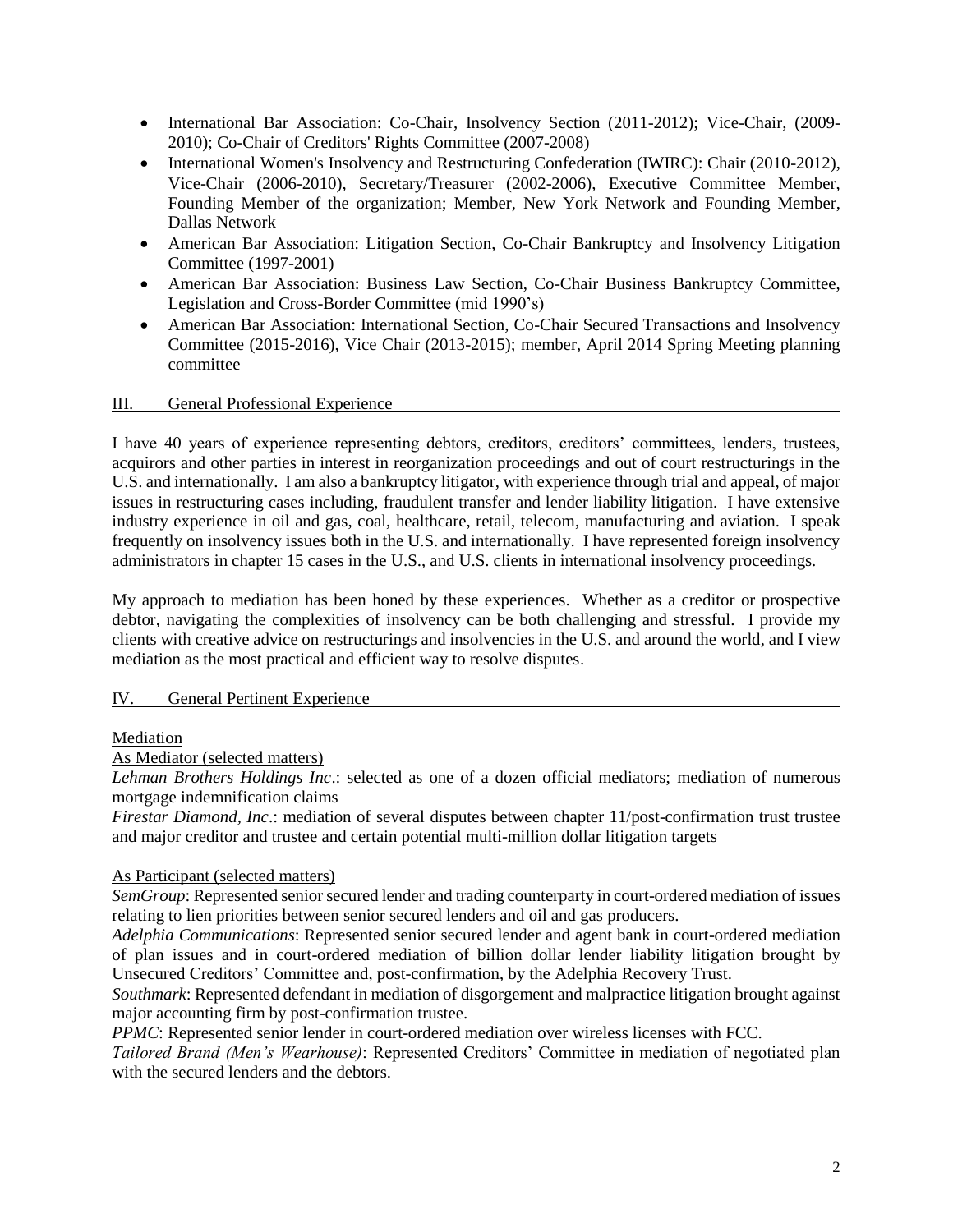*Highland Capital Management*: Represented debtor in mediation of numerous multi-million claims the resolution of which were critical to plan confirmation.

V. Mediation Training

Forty-Hour Bankruptcy Mediation Training program sponsored by the American Bankruptcy Institute and St. John's University (December 8-12, 2013)

Approved for bankruptcy mediation in the U.S. Bankruptcy Courts for the Southern and Eastern Districts of New York and the District of Delaware.

#### VI. Pertinent Bankruptcy Training

- Representation of Unsecured Creditors' Committee in Neiman Marcus cases.
- Representation of large Midwest real estate developer in out of court restructuring of several commercial real estate properties.
- Representation of senior secured/DIP lenders in cases of Alpha Natural Resources and Sabine Oil & Gas Corporation.
- Representation of pre-petition and DIP lender and agent in Chapter 11 case of Trinity Coal.
- Representation of large debtholder in multi-billion dollar litigation brought by the postconfirmation trust of Extended Stay Hotels for avoidance of alleged fraudulent transfers to holders of \$6 billion in mezzanine debt.
- Representation of major secured lender in out of court restructuring of a multi-billion dollar time share developer. Simultaneously prepared for potential involuntary chapter 11 filing while negotiating out of court restructuring.
- Representation of international bank as a multi-million dollar senior secured lender, DIP lender and exit lender in SemGroup's U.S. and Canadian restructuring cases.
- Representation of bank as agent for the \$2.6 billion Century Credit Facility in Adelphia Communications Corp. chapter 11 case and as defendant in multi-billion lender liability litigation.
- Representation of international bank as a project lender on an electricity generation facility in Missouri, in the Calpine Corp. chapter 11 case.
- Representation of international bank as lender and co-chair of the Unsecured Creditors' Committee in Enron Corp. chapter 11 case.
- Representation of Mirant Corp., one of the world's largest generators and marketers of electricity, in its chapter 11 restructuring.
- Representation of asset acquirors in numerous bankruptcy cases involving asbestos liability issues, including in the cases of National Gypsum Company and Federal-Mogul Corporation, including litigation of successor liability issues in the Fifth Circuit and negotiation of section 524(g) protections.
- Representation of Unsecured Creditors' Committee of El Paso Electric Co.
- Negotiation of settlement in excess of \$50 million of coverage litigation on behalf of major insurance company in conjunction with reorganization of United States Brass, manufacturer of polybutylene pipe.
- Obtained dismissal of \$30 million lawsuit against major accounting firm and successfully defended judgment through denial of petition for *writ of certiorari* to U.S. Supreme Court in relation to Southmark bankruptcy cases.
- Representation of major shareholder, bondholder and potential acquiror in Delphi reorganization case.
- Representation of senior secured lender in Fedders chapter 11 case and in defense of multi-million dollar lender liability litigation.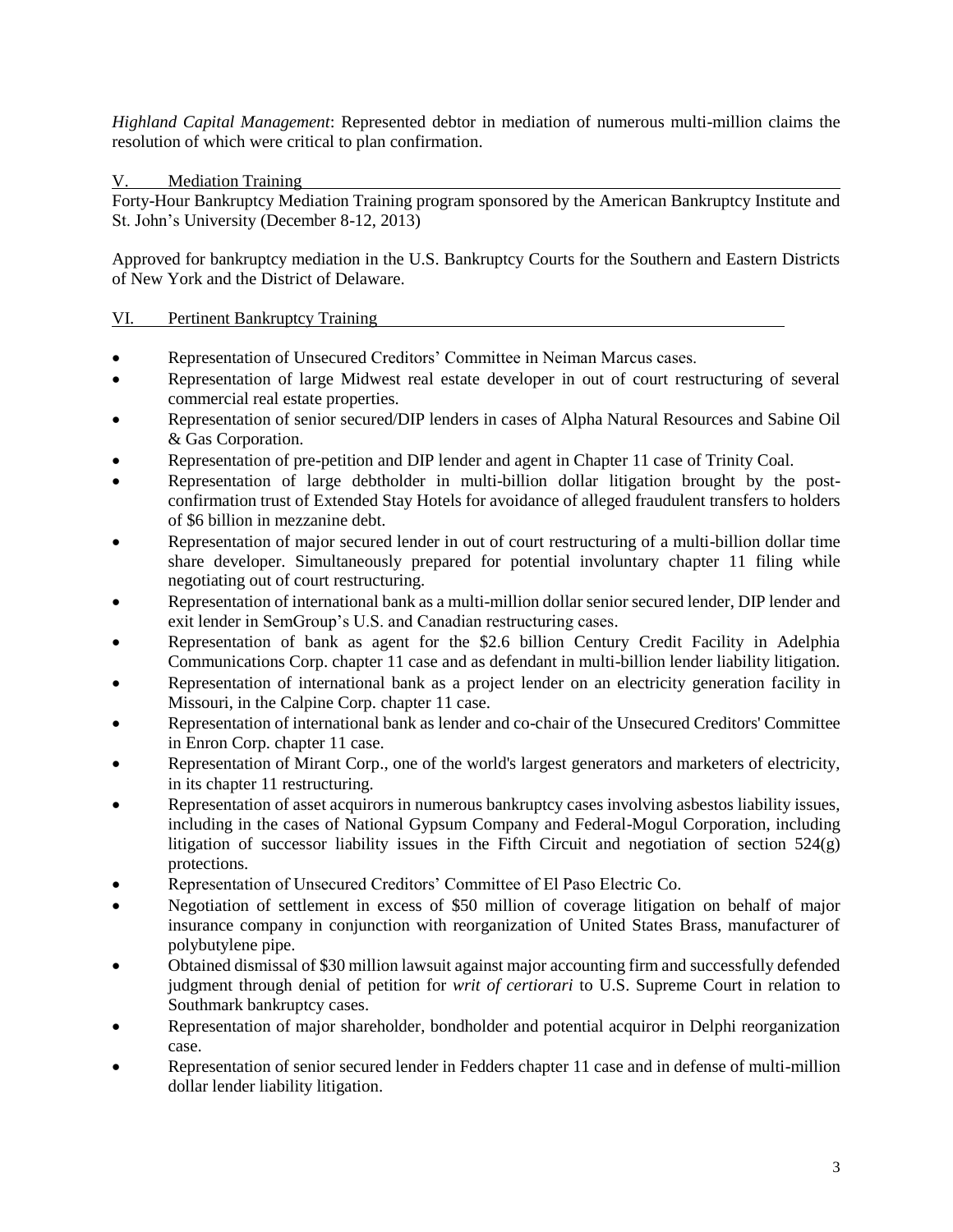Other Misc. Case Involvement American Airlines ASARCO ATA Airlines, Inc. Boy Scouts of America General Growth Properties General Motors Corp. J Crew MF Global Mexicana Airlines (Chapter 15) Patriot Coal Corp. Ryan International Dr. Jurgen Toft (Chapter 15)

# Honors

- Recipient of the Melnik Award for Exceptional Contributions by an IWIRC Member, IWIRC April 2013
- Recognized in Best Lawyers in America Bankruptcy and Creditor Debtor Rights/Insolvency and Reorganization Law, 2005-2020, Litigation - Bankruptcy, 2012-2020
- Recognized as a Super Lawyer Bankruptcy and Creditor/Debtor Rights Law (2007-2020)
- Martindale Hubbell® Law Directory with a Peer Review Rating of AV® Preeminent™

### Other Legal Activities

UNCITRAL (United Nations Commission on International Trade Law): Several of the organizations to which I belong (IWIRC, IBA Insolvency Section and III) have NGO status at the United Nations and attend meetings of the Commission's working groups relating to international insolvency, arbitration and secured transactions. We comment on proposed model laws and work with the country delegates on drafting.

# Civic

Board of Directors, Humane Society of Westchester: 2012 – present; Treasurer, member of Capital Campaign committee.

Patron: Wildlife Conservation Society: 2004 - present

University of Wisconsin Law School Board of Visitors (2004-2014)

Binghamton University Alumni Assn. - Member Metro New York Chapter

Board of Directors, Dallas Zoological Society: 2001-04; Treasurer 2003-04.

Tina's Wish Foundation – Women's Leadership Council 2016–18

# Speeches and Articles

#### 2020

IWIRC Webinar (May 12, 2020) Speaker on Panel: Gratitude and Mindfulness.

# 2019

 ABI International Conference (November 7, 2019, New York). Developer of and speaker on panel *Scaling the Tower of Babel: Stakeholder Communication in Cross-Border Cases.*

 19th Annual Conference of the International Insolvency Institute (Barcelona, June 16-19, 2019). Developer of program, written materials and speaker on panel *When in Rome: An Interactive*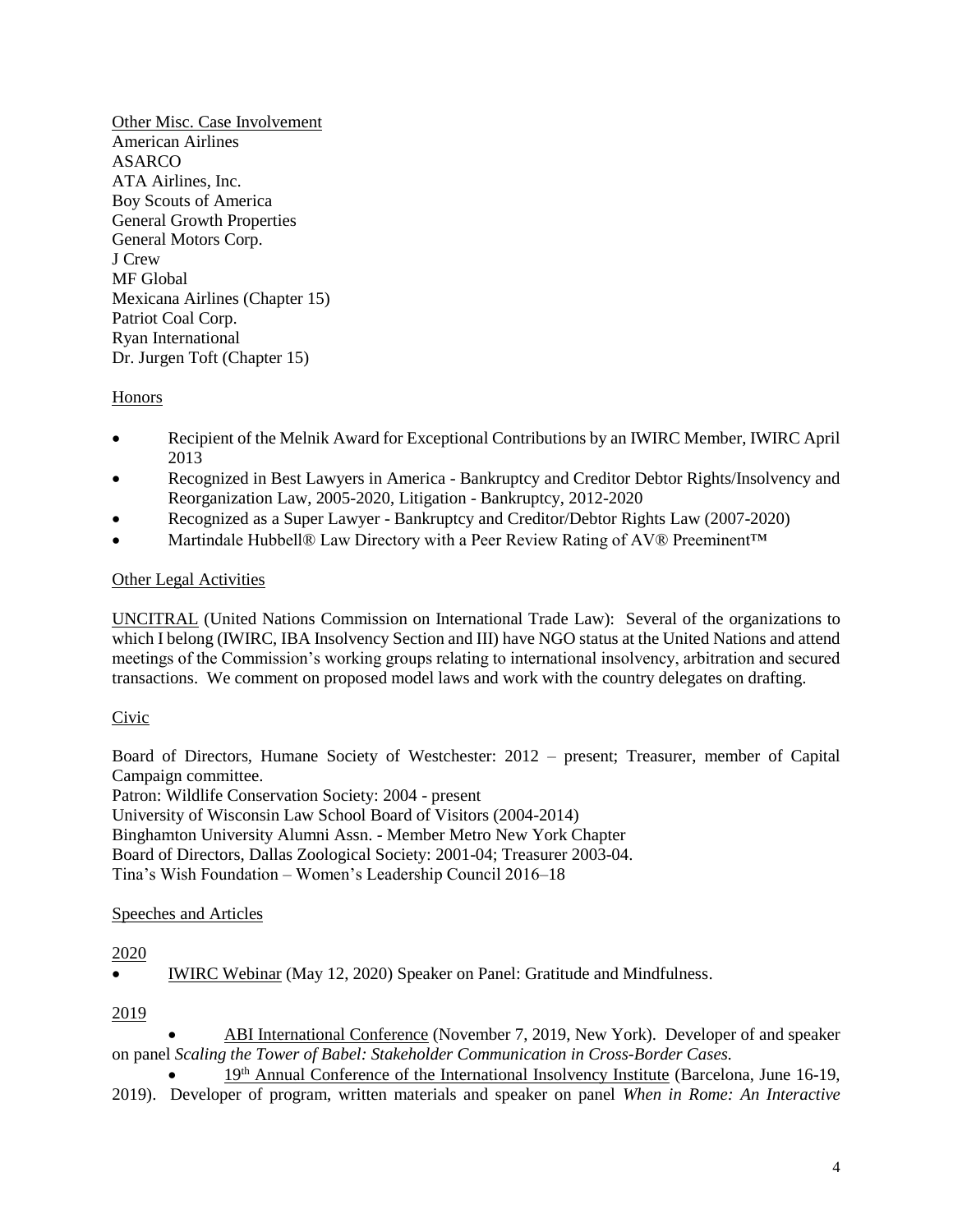*Program on the Theory and Practice of Cross-Cultural Negotiations.* Program involved cross-border workout hypothetical with "principals" and "counsel" from U.S., Asian, European and South American jurisdictions play-acting workout negotiations taking into account legal, as well as cultural issues.

2018

 ABI WEBINAR - May 15, 2018: *What Happens in Mediation, Stays in Mediation; or Does It?* Panelist on the issues of confidentiality and privilege in bankruptcy mediations and drafter of portions of PowerPoint presentation materials.

2017

 Fall Meeting of the ABA Section of International Law (Miami, FL, Oct. 24-27, 2017). Speaker on panel entitled "Make-Whole Provisions: A Rational Hedge Against Falling Rates or a Shining Example of Corporate Greed?" and author of program paper *I Meant What I Said and I Said What I Meant: The Enforceability of Make-Whole Provisions in U.S. Loan Agreements and Indentures*.

# 2016

 Spring Meeting of the ABA Section of International Law (New York, NY. April 12-16, 2016). Developer and moderator of panel entitled "How Many Lawyers Can Fit on the Head of a Drilling Rig and Other Questions to Ponder in Oil and Gas Industry Insolvencies?" Written paper on issues in US oil and gas cases.

 PLI 2016: Current Developments in Bankruptcy and Reorganization (New York, NY, April 25-26, 2016). Current Developments in International Insolvencies; Speaker and written article (update): *Sauce for the Goose? Dual Standard Emerging in Cross Border Insolvencies: Domicile Not Enough to Recognize Foreign Proceeding.*

# 2015

 *Lender Liability: Present and Future - The U.S. Perspective: An Exercise in Finger Pointing.* Paper was published in the IBA publication *Insolvency and Restructuring International* (April 2015).

 Spring Meeting of the ABA Section of International Law (Washington, D.C. April 28 – May 2, 2015). Spoke on panel titled "The Saga of Sean O'Murphy's Grill and Its Journey Through the Insolvency Safe Harbor Provisions of High Finance, the World Bank and UNCITRAL" and prepared written materials *The Law of Unintended Consequences: Application of the Safe Harbor Provisions of the U.S. Bankruptcy Code*.

 ABI Northeast Bankruptcy Conference (Falmouth, MA, July 9 – 12, 2015). Speaker and panel moderator on panel "How Much Momentum will *Momentive* Create: Judicial Interpretation and Enforcement of Intercreditor Agreements" and co-author of written materials with Paul Ricotta of Mintz Levin.

2014

 TMA Annual Conference (Toronto, Canada, Sept. 29 – Oct. 1, 2014). Spoke on panel "My Court; No, My Court: The Fight Over Cross-Border Jurisdiction."

 IBA Annual Meeting (Tokyo, Japan, Oct. 19-24, 2014). Panel co-chair and speaking on panel "Lender Liability: Present and Future" including written paper *Lender Liability: Present and Future - The U.S. Perspective: An Exercise in Finger Pointing.*

 ABI 26th Winter Leadership Conference (Palm Springs, CA, Dec. 4-6, 2014). Spoke on panel "*Till*: 10 Years Later" including written paper *Till: 10 Years Later – It's All Clear Now (Sorta)*.

 *Weathering the Storm: Is TMT Procurement the Death Knell for Debtor in Possession Financing in the Fifth Circuit or Just a Pebble in the Ocean?* Haynes and Boone Client Alert, republished in Law360, Sept. 15, 2014.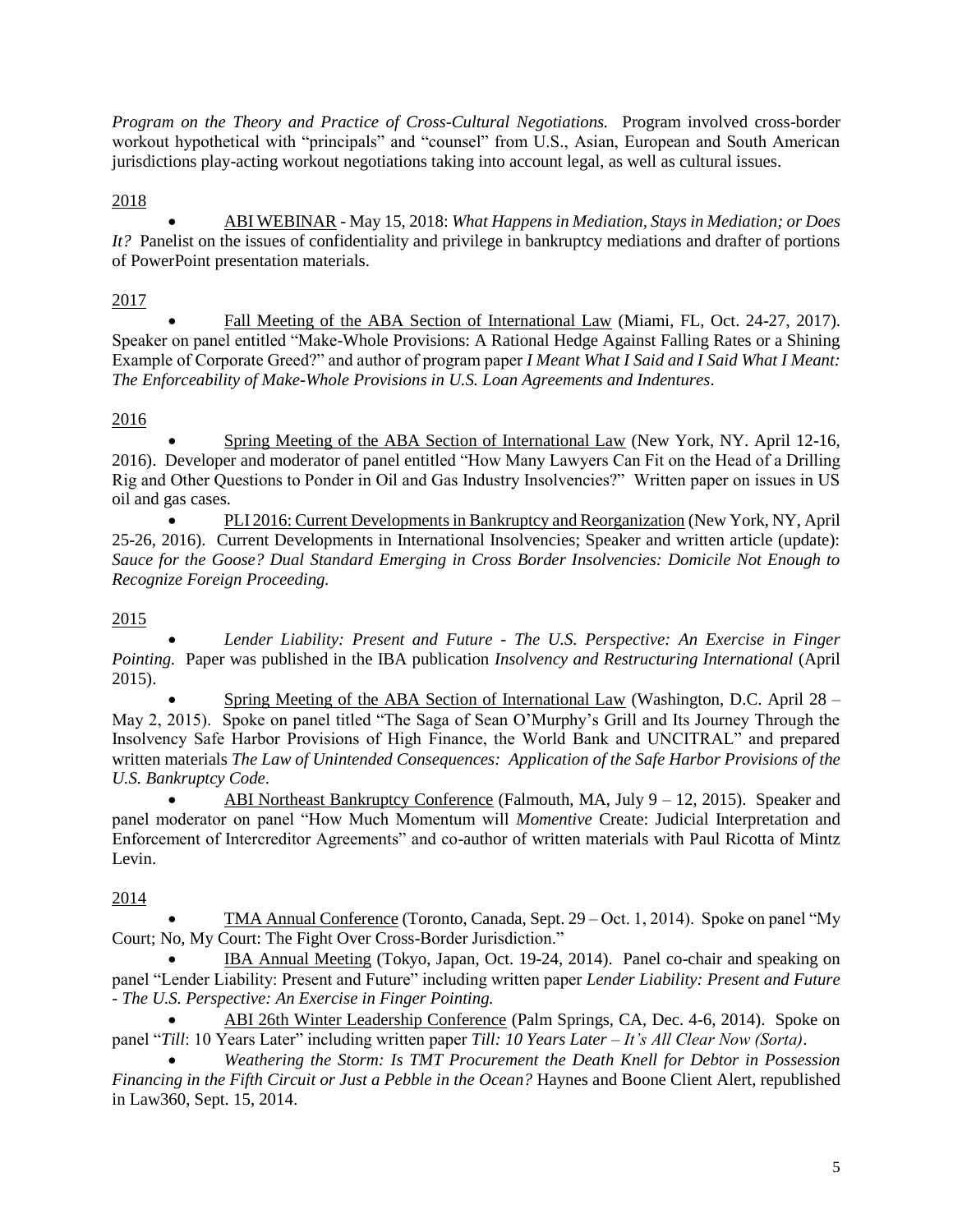2013

 NY Bankruptcy Women Attorney Networking Group (New York, NY, Jan. 15, 2013). *Women and Business Development* (panel moderator).

 ABI Northeast Conference (Newport, RI, July 11-14, 2013). Spoke on panel on The Art and Science of Negotiation, including written paper *Everything Would Go More Smoothly if You'd Just Do It My Way: Preparing for and Conducting a Successful Negotiation.*

 ABA International Section Fall Meeting (London, UK, Oct. 15-18, 2013). Spoke on panel "Fall Down, Go Splash: The Aftermath of the Demise of an Off-Shore Hedge (or Other) Fund," including written paper *Pruning the Hedges: U.S. Issues Regarding the Insolvency of Offshore Hedge Funds*.

 TMA Brazil: 4th Annual Insolvency and Restructuring Conference (Sao Paulo, Oct. 29- 30, 2013). Spoke on panel on Sale of Assets in Corporate Restructurings.

 *Lifting the Veil and Finding the Pot of Gold: Piercing the Corporate Veil and Substantive Consolidation in the United States.* Article republished in Texas Journal of Business Law, Vol. 45, No.3, Fall 2103.

# 2012

International Insolvency Institute  $12<sup>th</sup>$  Annual Global Insolvency Conference/IWIRC (Paris, June 20–22, 2012). Spoke on and moderated panel on *Rights, Roles and Duties of Unsecured Creditors in Global Insolvency Proceedings: A Study of Conflicting Views in Different Jurisdictions.* Developed survey for III members to collect data from varying jurisdictions, and wrote and planned program.

 Euromoney Magazine: Co-wrote article with David Jenny (Vischer AG, Switzerland) on the work of IBA Insolvency Section

 Cash Pooling and Insolvency, book published Fall 2012 by Globe Law and Business, published in association with the International Bar Association, providing detailed analysis on the provisions and issues involved in numerous jurisdictions for cash pooling among multi-national corporate groups and insolvency, including specific legal requirements from various perspectives, the liability of company directors, banking requirements, regulatory requirements and tax. Responsible for chapter on Cash Pooling in the U.S.

 Dispute Resolution International (journal published by the IBA). Article published in Vol. 6, No. 2, October 2012 entitled *Lifting the Veil and Finding the Pot of Gold: Piercing the Corporate Veil and Substantive Consolidation in the United States.* 

# 2011

 ABI Caribbean Insolvency Conference (Grand Cayman February 3-5, 2011). Chaired and moderated panel "The View from the Bench." Panel of judges discussed current legal rulings in the Caribbean region.

 IWIRC Spring Meeting/ABI Annual Meeting (Washington, DC March 30 – April 2, 2011). Chaired program "A Conversation with Trailblazing Women in the Insolvency Field" moderated by the Hon. Marjorie Rendell, United States Court of Appeals for the Third Circuit; spoke at ABI meetings: Roundtable Discussion on Women in the Profession: *A Practical Guide to Life/Work Balance*.

International Insolvency Institute 11<sup>th</sup> Annual Global Insolvency Conference/IWIRC (New York June  $12 - 14$ , 2011). Spoke on panel on Coordination of Multinational Group Insolvencies

 IBA Insolvency Section: Conference on Distressed M& A in Latin America (Buenos Aires Sept. 3 – 5, 2011) Program chair and speaker on panel on *Chapter 15 and its Equivalent Statutes: Issues in and between the US and Latin America*.

 Euromoney Magazine: Co-wrote article with David Jenny (Vischer AG, Switzerland) on the work of IBA Insolvency Section.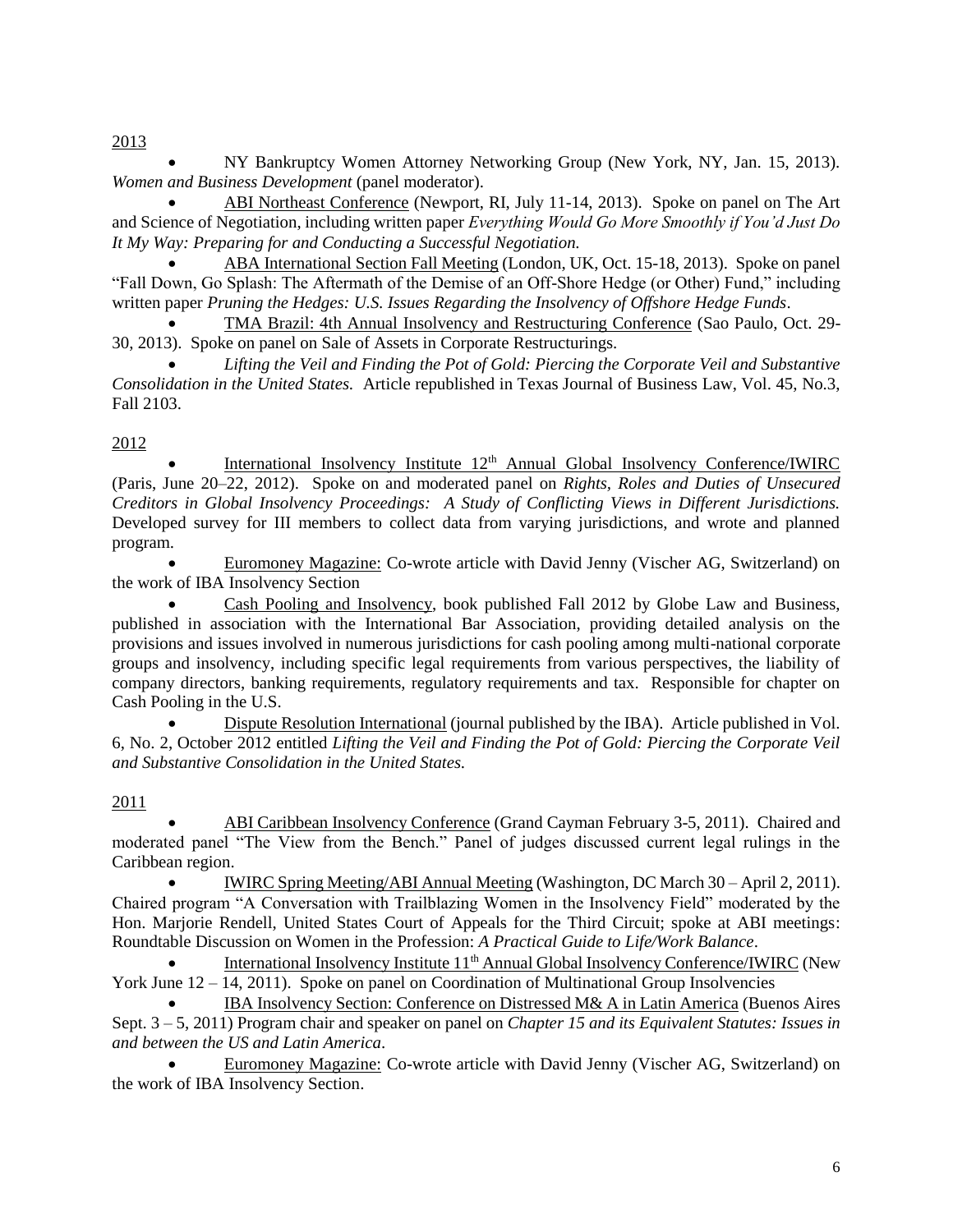Ethical Dilemmas in Turnarounds and Restructuring. (materials co-written over the last year with AlixPartners and others). Program has been presented in many venues, including in house at law firms and at IWIRC Fall Program.

 Inside the Minds: Chapter 9 Bankruptcy Strategies, 2011 ed. Book published 10/11 by Aspatore/Thomson Reuters. Wrote chapter on "A "Time Out" for Municipalities: The Recent Workings of Chapter 9 of the Bankruptcy Code."

# 2010

International Insolvency Institute 10<sup>th</sup> Annual Global Insolvency Conference/IWIRC (Rome June 6 – 8, 2010). Chaired and spoke on panel on rights of creditors in insolvency proceedings in various jurisdictions.

 iGlobal Forum- 2nd Distressed Debt Investing Conference (NY June 16, 2010). Spoke on panel on Distressed Real Estate Investing.

 Inside the Minds: Buying and Selling Distressed Businesses, 2010 ed. Book published 10/10 by Aspatore/Thomson Reuters. Wrote chapter on "Recent Cases and Strategies that Impact Distressed Business Sales: Is it Worth the Headache?"

# 2009

 ABI Caribbean Insolvency Conference (Grand Cayman February 4-7, 2009). Spoke on a Panel on Hot Topics in Chapter 15 on the dichotomy between recent Chapter 15 cases on "establishment" vs. registration and the US corporate venue provisions of "domicile" and state of incorporation, including related written paper.

 ABA Annual Meeting (Chicago August 1, 2009) – spoke on a panel/wrote paper entitled *Duties of Officers and Directors in the Zone of Insolvency* for the ABA Section of Business Law, Business and Corporate Litigation Committee co-sponsored by the Section's Business Bankruptcy, Director & Officer Liability Committee.

 ABI 6th Annual Complex Financial Restructuring Program (Lake Tahoe September 11, 2009) – full day program involving a complex hypothetical restructuring scenario where each panelist (which includes lawyers, turnaround professionals, bankers and investment bankers) is assigned a role as a party to work through the hypothetical and reach a solution voted on by the attendees. My role was as counsel to the secured lenders.

 IBA Annual Meeting (Madrid October 4-10, 2009) – spoke on a panel on issues involved with insolvent construction industry entities, including written paper, *And the Walls Came Tumbling Down: Issues in U.S. Construction Insolvencies*.

Financier Worldwide Magazine -- Roundtable on Bankruptcy Litigation (June 2009).

# 2008

 Argyle Events: Leadership in the Distressed Market (New York February 7, 2008) – spoke on panel on distressed investing issues.

 DebtWire Distressed Debt Forum 2008 (New York April 3, 2008) - spoke on panel on distressed investing issues.

 IBA Insolvency Section 14th Annual Global Insolvency & Restructuring Conference: *When Cash is King* (Stockholm May 18-20, 2008) – developed and moderated panel on *Perfection and Protection of Security Interests in Intellectual Property Rights in Insolvency Proceedings*.

 ABI 5th Annual Complex Financial Restructuring Program (Las Vegas September 4, 2008) – Role of the trade creditor/unsecured creditors' committee.

 IBA Annual Conference (Buenos Aires October 12-17, 2008) - developed and moderated program on the Intersection between the Credit Markets and Insolvency.

 Latin Lawyer Magazine – Roundtable Discussion on the Intersection of the Credit Markets and Latin American Insolvency Laws. Magazine published in January 2009.